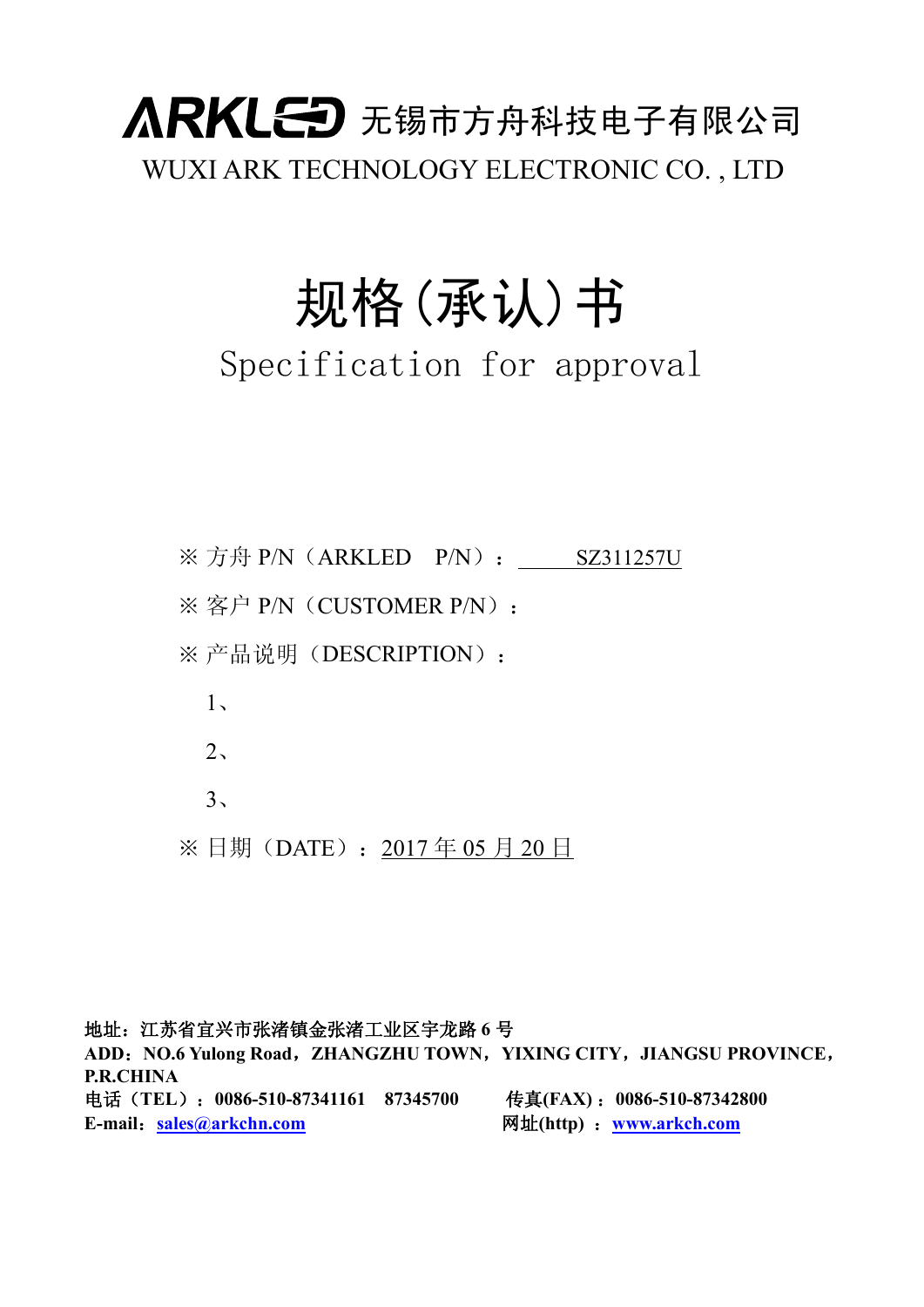

**ATTENTION** 

■ 产品特征 **FEATURES**: ● 高可靠性和高稳定性 **High intensity and reliability** ● 高品质、和低功耗、低成本 **High quality, Low power requirement and low cost** ● IC 易兼容、易装配 **IC compatible , Easy assembly ● 符合 RoHS 指令要求 Meet RoHS EU Directive ● 静电承受能力 2000V (HBM) ESD 2000V(HBM)** ■ 产品描述 **DESCRIPTION**: ● 1.2 英寸 5\*7 点阵数码管 **1.2 Inch 5\*7 dot matrix Display** ● 横向共阳 **Common anode in row** ● 黑面,白胶 **Black face, white segment** ● 发光颜色 **Lighting Color**: **1**、橙色 **Amber/Orange 2**、**3**、**4**、**<sup>5</sup>**、●晶片材质 Chips Materials 1、AlGaInP **2**、**3**、**4**、5<br> **5** Type :<br> **5** Type :<br> **FAINTE FEATURES.<br>
<del>FAIN</del> INTERFERIENCES:**<br>
● 高品系 - RESPECTIBLY LOW power requirement and low cost<br> **FIID interactions and relativity**<br> **Page1**/**4**<br> **Distributions in the case assembly<br>
C Const**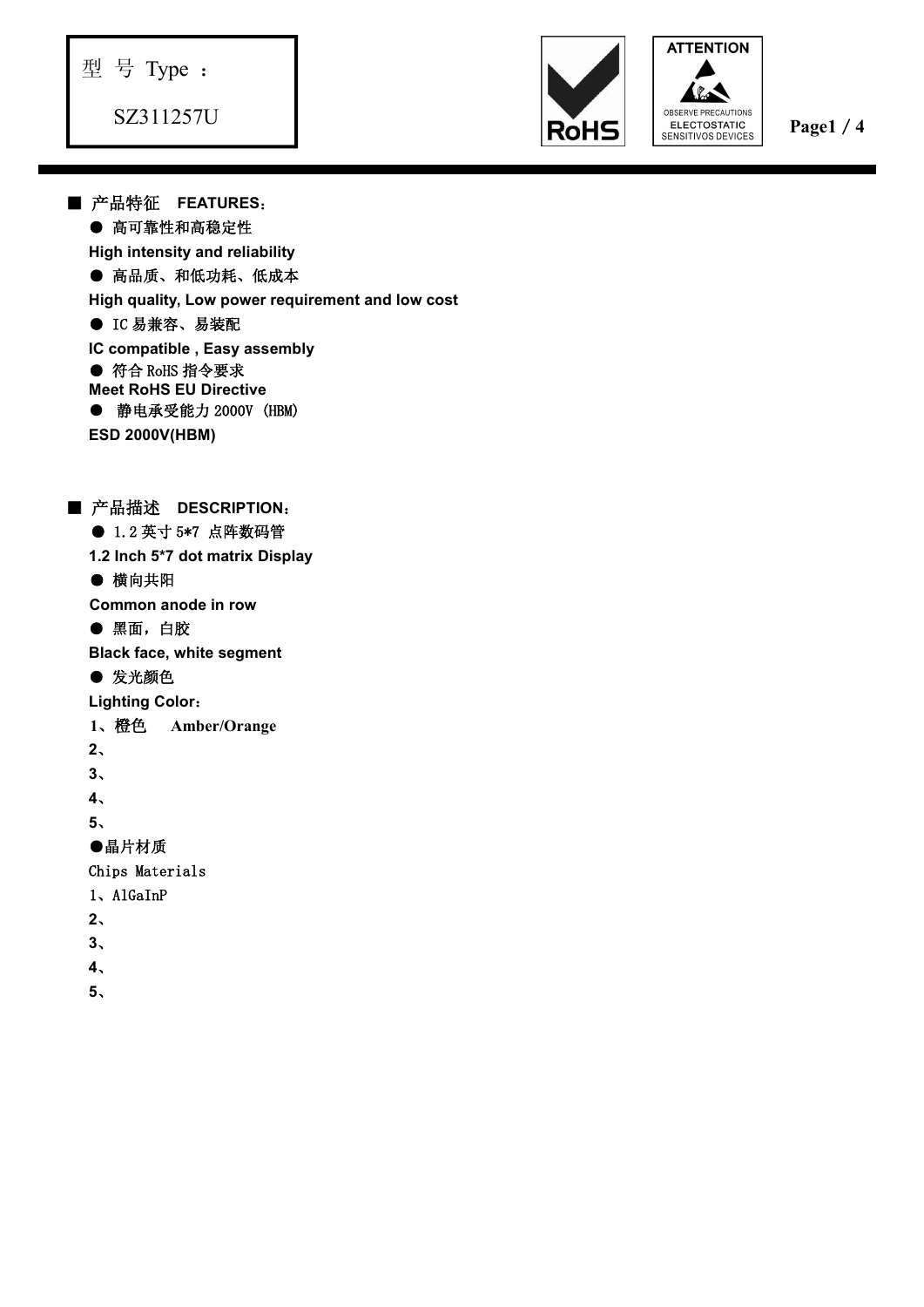



#### ■ 产品最大绝对参数值(**Ta**:**25**℃)**ABSOLUTE MAXIMUM RATINGS AT Ta=25**℃:

| <b>PARAMETER</b>                                                                               | <b>SYMBOL</b> | AMBER/ORANGE                       | <b>UNIT</b> |  |  |  |  |
|------------------------------------------------------------------------------------------------|---------------|------------------------------------|-------------|--|--|--|--|
| 项目                                                                                             | 符号            | 橙色                                 | 单位          |  |  |  |  |
| Power Dissipation Per Segment<br>功 耗                                                           | PAD           | 60                                 | mw          |  |  |  |  |
| Reverse Voltage Per Segment<br>反向耐压                                                            | <b>VR</b>     | 5                                  | V           |  |  |  |  |
| <b>Continuous Forward Current Per Segment</b><br>最大使用电流                                        | <b>IAF</b>    | 25                                 | mA          |  |  |  |  |
| Peak Forward Current Per<br>Segment(Duty-0.1,1KHz)<br>最大峰值电流                                   | <b>IPF</b>    | 80                                 | mA          |  |  |  |  |
| <b>Operating Temperature Range</b><br>工作温度                                                     | <b>TOPr</b>   | $-20^{\circ}$ to 80 $^{\circ}$     |             |  |  |  |  |
| Storage Temperature Range<br>贮藏温度                                                              | Tstg          | $-30^{\circ}$ C to 85 $^{\circ}$ C |             |  |  |  |  |
| Lead Soldering Temperature 260℃ at 1.6mm From Body for 3 second<br>焊接温度 260℃/3 秒 距离胶体 1.6mm 以上 |               |                                    |             |  |  |  |  |

#### ■ 产品光电参数值(Ta:25℃)**ELECTRICAL/OPTICAL CHARACTERISTICS AT Ta=25**℃:

| <b>PARAMETER</b><br>项<br>目                 | <b>SYMBOL</b><br>符号 | <b>TEST</b><br><b>CONDITION</b><br>测试条件 | Color<br>颜色                   | <b>MIN</b><br>最小值 | <b>TYP</b><br>标准值 | <b>MAX</b><br>最大值 | <b>UNIT</b><br>单位 |  |
|--------------------------------------------|---------------------|-----------------------------------------|-------------------------------|-------------------|-------------------|-------------------|-------------------|--|
| Forward<br>Voltage, Per<br>Segment<br>正向压降 | <b>VF</b>           | $IF=20mA$                               | 橙色<br>AMBER/<br><b>ORANGE</b> | 1.8               | 2.1               | 2.5               | V                 |  |
| Reverse Current,                           |                     |                                         | 橙色                            |                   |                   |                   |                   |  |
| Per Segment                                | IR                  | $VR=5V$                                 | AMBER/                        |                   |                   | 50                | μA                |  |
| 反向漏电流                                      |                     |                                         | <b>ORANGE</b>                 |                   |                   |                   |                   |  |
| Peak Emission                              |                     |                                         | 橙色                            |                   |                   |                   |                   |  |
| Wavelength                                 | λp                  | IF=20mA                                 | AMBER/                        | 600               | 603               | 607               | nm                |  |
| 峰值波长                                       |                     |                                         | <b>ORANGE</b>                 |                   |                   |                   |                   |  |
| Luminous Intensity                         |                     |                                         | 橙色                            |                   |                   |                   |                   |  |
| Segment<br>Per                             | IV                  | $IF=20mA$                               | AMBER/                        | 100               |                   | 116               | mcd               |  |
| 法向光强                                       |                     |                                         | <b>ORANGE</b>                 |                   |                   |                   |                   |  |